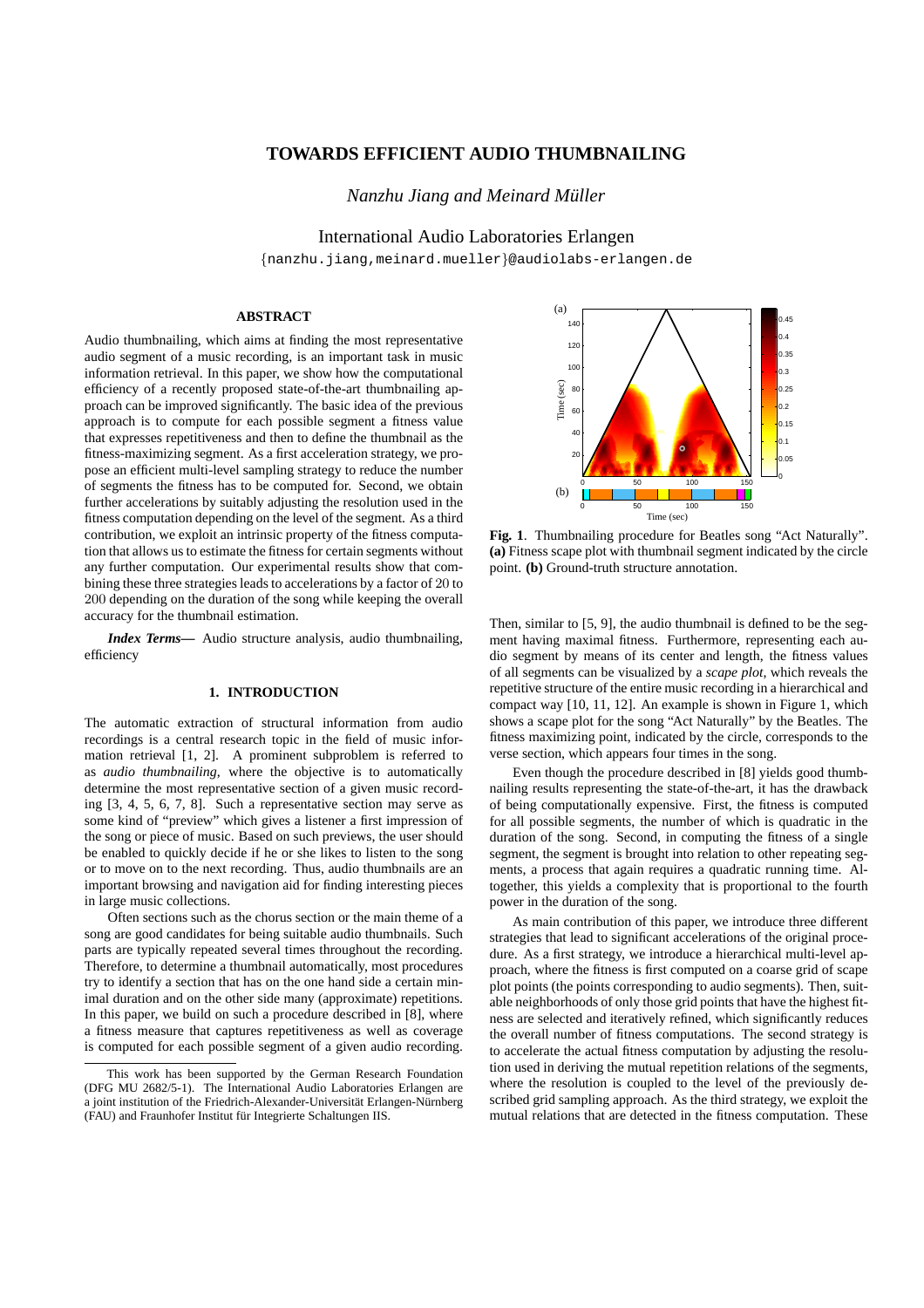relations express repetitiveness within certain segment families and allow us to estimate the fitness for all these segments in one step without any further computation. Our experiments on two different datasets (Beatles Songs, Chopin Mazurkas) show that each of these strategies lead to significant accelerations that are independent from each other. Using a combined approach, we obtain accelerations by a factor of roughly 20 to 200 (depending on the duration of the song) while keeping the overall accuracy of the thumbnailing procedure.

The remainder of this paper is organized as follows. We describe the three acceleration strategies in Section 2, Section 3, and Section 4, respectively. Then, in Section 5, we report on our systematic experiments and draw some conclusions.

### **2. ACCELERATION BY MULTI-LEVEL SAMPLING**

Before we describe the first acceleration strategy, we need to introduce some notation. Following [8], we assume that the given music recording is represented by a feature sequence with a sampled time axis indexed by  $[1 : N] = \{1, 2, \ldots N\}$ . (In our experiments we use a feature resolution of 2 Hz.) A segment is then understood to be a subset  $\alpha = [s : t] \subseteq [1 : N]$  specified by its starting point s and its end point t with  $|\alpha| := t - s + 1$  denoting its length. In [8], a fitness measure is used that assigns to each segment  $\alpha$  a fitness value  $\varphi(\alpha) \in \mathbb{R}$ . At the moment, the definition of the fitness measure is not important, and we will have a closer look at it in Section 3. All we need to know at this stage is that the fitness value  $\varphi(\alpha)$  expresses the repetitiveness of a segment  $\alpha$  and that the thumbnail is defined as the fitness-maximizing segment  $\alpha^* := \argmax_{\alpha} (\varphi(\alpha)).$ 

The fitness values can be visualized by means of a triangular scape plot [10, 11, 12]. Each point of the scape plot corresponds to a segment  $\alpha = [s : t]$ , where the horizontal coordinate encodes the center  $c(\alpha) := (s + t)/2$  of the segment and the vertical coordinate its length  $|\alpha|$ . The fitness value  $\varphi(\alpha)$  is then visualized in some color-coded form, see Figure 1. The fitness scape plot represents the repetitive structure of the music recording in some hierarchical way, see [8] for details.

The first of our acceleration strategies is rather straightforward. Instead of computing the fitness for all possible segments (at the given resolution of the feature sequence indexed by  $[1 : N]$ , we apply an iterative multi-level approach, see Figure 2 for an overview. To this end, we consider a *regular grid* of points in the two-dimensional scape plot representation, where neighboring grid points are d samples apart either in horizontal or in vertical direction, see Figure 2a. The fitness of these grid points are then computed, see Figure 2b. The parameter  $d \in \mathbb{N}$  determines the density of the grid with  $d = 1$  yielding the scape plot in full resolution. In the first step of the multi-level approach, we use a parameter  $d = d_1 > 1$ and compute the fitness only for those points that lie on the resulting scape plot grid.

One crucial observation is that all points that lie in a neighborhood of a scape plot point of high fitness also typically have large fitness values. Therefore, it is reasonable to assume that the thumbnail segment lies in the neighborhood of one of the grid points of high fitness. This observation justifies the next steps of our procedure. Fixing a parameter  $M \in \mathbb{N}$ , we select among all grid points the  $M$  points that have the largest fitness values (or less points if the grid contains less than  $M$  points). These  $M$  points are also referred to as *anchor points*. Using a parameter  $d_2 \in \mathbb{N}$  with  $1 \leq d_2 \leq d_1$  (in our experiments we use  $d_2 = d_1/2$  assuming that  $d_1$  is a power of two), we consider all points on the refined grid (based on  $d_2$ ) that are direct neighbors of one of the  $M$  anchor points. For all the resulting additional points, we then compute the fitness, see Figure 2c.



**Fig. 2**. Illustration of the multi-level grid sampling approach for the Beatles song "Act Naturally," see Figure 1. The used parameters are  $I = 4$  with  $(d_1, d_2, d_3, d_4) = (8, 4, 2, 1)$  and  $M = 100$ . (a) Grid of the first step (using  $d_1 = 8$ ). (b) Fitness computed for the grid points in (a). **(c)** Refinement after second step (using  $d_2$ 4). **(d)** Refinement after third step (using  $d_3 = 2$ ). **(e)** Refinement after forth step (using  $d_4 = 1$ ). **(f)** Scape plot obtained from (e) by interpolation, compare with Figure 1a.

This last step can be iterated by selecting again the  $M$  points of highest fitness (among all previously considered points in the first two steps), using a finer grid based on some  $d_3 \in \mathbb{N}$  with  $1 \leq d_3$  $d_2$ , and again considering the neighbors, see Figure 2d. This process is repeated until one reaches the finest resolution. Finally, we define the scape plot point  $\alpha_1^*$  to be the one of maximal fitness over all grid points considered in the entire procedure.

We say that our procedure has been *successful* if  $\alpha_1^*$  coincides or, at least, is close to the actual thumbnail  $\alpha^*$ . Here, as we will discuss later, we mean by "close" that the segments  $\alpha^*$  and  $\alpha^*$  induce the same repetitive structure. Besides finding the original thumbnail, also the visualization of the scape plot may be of interest. To this end, we generate a visualization on the finest possible resolution using simple interpolation techniques applied to all grid points considered in the multi-level approach, see Figure 2f.

To conclude the description of the first acceleration strategy, note that the parameters should be chosen in such a way that the procedure is successful, the running time is reduced as much as possible, and the visual impression of the interpolated scape plot is close to the original one. In our experiments, as we will present in Section 5, the specific setting turned out not to be crucial within a wide range of parameters leading to similar results. In particular, using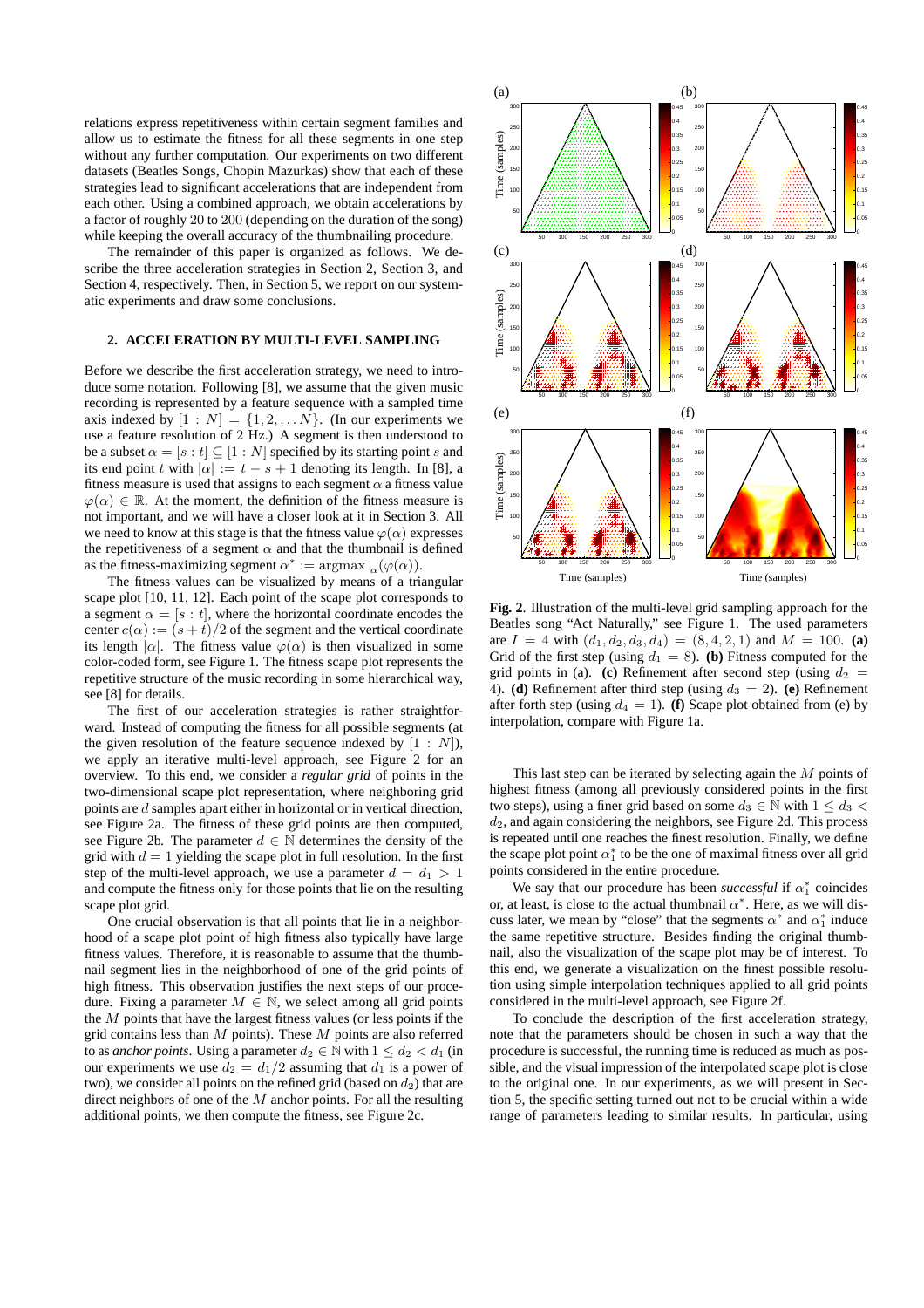$I = 4$  with  $(d_1, d_2, d_3, d_4) = (8, 4, 2, 1)$  and  $M \in [10 : 100]$  has turned out to be a reasonable choice.

## **3. ACCELERATION BY MULTI-RESOLUTION FITNESS COMPUTATION**

In the first strategy, we have reduced the number of segments the fitness measure has to be evaluated for. We now describe a second acceleration strategy which speeds up the actual fitness computation. To this end, we first need to summarize how the fitness measure is defined, see [8] for details. In the computation of the fitness measure, an enhanced self-similarity matrix (SSM) is computed on the basis of chroma features extracted from the music recording, see Figure 3a. Then for each segment  $\alpha$ , an *optimal path family* that simultaneously reveals the relations between  $\alpha$  and all other similar segments is computed. By projecting such an optimal path family to the vertical axis, one obtains an induced segment family, where each element of this family defines a segment similar to  $\alpha$ . As an illustration, Figure 3b shows such an optimal path family for the segment  $\alpha = [158 : 209]$  (horizontal axis) as well as the induced segments  $\alpha_1, \alpha_2, \alpha_3$ , and  $\alpha_4$  (vertical axis). Note that these four segments are exactly the four repeating verse sections of the song.

The computation of an optimal path family over a given segment  $\alpha$  can be done using dynamic programming in  $O(|\alpha| \cdot N)$  operations, see [8]. The algorithm is similar to the one used for dynamic time warping, see, e. g., [13, Chapter 4]. Obviously, the running time can be reduced when reducing the resolution in the underlying SSM. For example, in theory, reducing the resolution by a factor of two yields a speed up of the dynamic programming step by a factor of four. However, reducing the resolution too much may also lead to a deterioration of the similarity matrix, where important structural properties may get lost [14] and may lead to inaccuracies in the fitness computation. As a result, certain relations to be captured by the optimal path family may be missed as illustrated by Figure 3d. Therefore, applying this strategy needs to be done with care.

In a pilot experiment, we accelerated the fitness computation by simply reducing the SSM resolution from 2 Hz to 1 Hz. This led to a substantial reduction in running time with only a small decrease in the overall accuracy of the thumbnail estimation. Next, we further reduced the SSM resolution to 0.5 Hz. While further speeding up the computation, this resolution resulted in a severe deterioration of the thumbnail estimation, in particular in the case of thumbnails of short duration. In other words, 0.5 Hz is too low a resolution to reveal the desired structures. Therefore, we apply the strategy of reducing the SSM resolution in a level-dependent way not going beyond a 1 Hz resolution. Using  $(d_1, d_2, d_3, d_4) = (8, 4, 2, 1)$  as explained in Section 2, we use the finest resolution of 2 Hz only for the last step  $(d_4 = 1)$ . For all previous steps we use a reduced SSM resolution of 1 Hz. As for practical computations, as we will discuss in Section 5 in more detail, the resolution reduction becomes particularly important for the first step, where the fitness measure is evaluated for all points on the coarse scape plot grid. Here using a 1 Hz instead of a 2 Hz resolution yields in our experiments a speed up of roughly a factor of four (or even more) without any significant loss in the overall accuracy.

## **4. ACCELERATION BY FITNESS REUSE**

We describe a third acceleration strategy, where we exploit the intrinsic properties of the fitness computation. Recall that in the computation of the fitness value  $\varphi(\alpha)$  of a segment  $\alpha$ , an optimal path



**Fig. 3**. Illustration of the fitness computation and possible risks of the reduction of the SSM resolution. **(a)** SSM with 2 Hz resolution. **(b)** Optimal path family for the segment  $\alpha = [158 : 209]$  using the SSM from (a). **(c)** SSM with 0.5 Hz resolution. **(d)** Optimal path family for the segment  $\alpha = [158 : 209]$  using the SSM from (c). **(e)/(f)** Ground-truth segmentation. **(g)** Fitness scape plot obtained from (a). The segment  $\alpha = [158 : 209]$  and all induced segments are indicated by circles. **(h)** Exploiting path relations for fitness estimation of the induced segments.

family over  $\alpha$  is determined, and the segments induced by this path family are the (approximate) repetitions of  $\alpha$  (see Figure 3b). Now, the crucial observation is that each of the induced segments (being similar to  $\alpha$ ) also has more or less the same repetition relations as the segment  $\alpha$ . As a result, the fitness of each of the induced segments is also close to the one of  $\alpha$ . For example, in the case of  $\alpha = [158 : 209]$  shown in Figure 3g, we obtain  $\varphi(\alpha) \approx \varphi(\alpha_i)$ , where  $\alpha_i, i \in [1 : 4]$ , denote the four induced segments as defined in Section 3.

Based on this observation, we proceed as follows. When computing the fitness  $\varphi(\alpha)$  for a segment  $\alpha$  in the overall procedure, we reuse the value  $\varphi(\alpha)$  as estimate for the fitness of all segments induced by  $\alpha$ , see Figure 3h. This information is stored in a suitable data structure. In this way, when we need to compute the fitness of another segment  $\beta$  at a later stage, we first check if there is already a segment  $\beta'$  in its suitable neighborhood, whose fitness value is available (either computed or estimated at a previous stage). If yes, we skip the fitness computation of  $\beta$ . Instead of  $\beta$ , we then use  $\beta'$  and its known fitness value for the subsequent steps. In our experiments, the above mentioned neighborhood is chosen to be two seconds.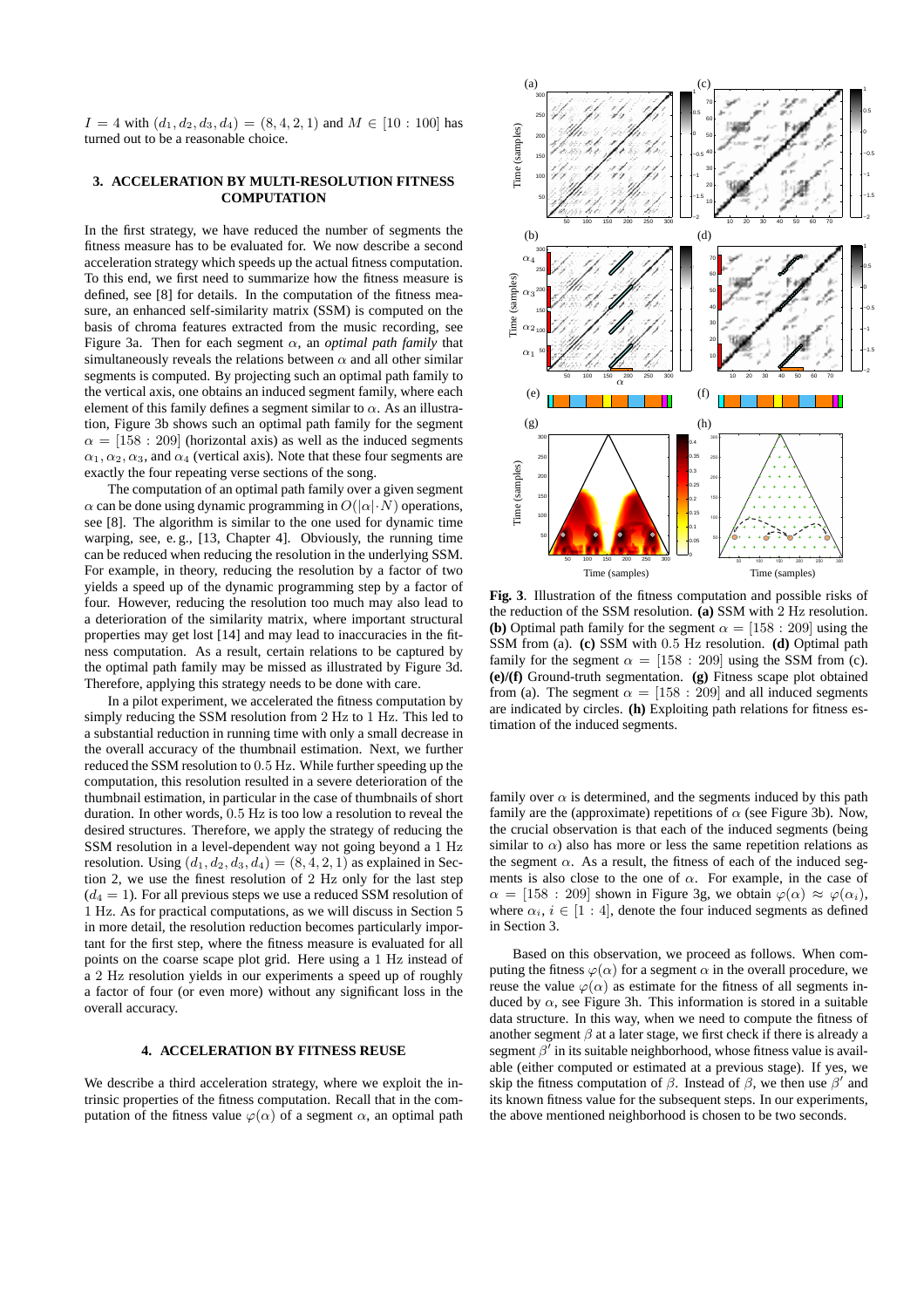#### **5. EXPERIMENTS AND CONCLUSIONS**

We now describe our systematic experiments and investigate the effect of our acceleration strategies. Note that it is not in the scope of this paper to discuss the specific parameter settings of and to evaluate the actual thumbnailing procedure—this has been done in [8]. Instead our goal is to illustrate to which extent the original procedure can be accelerated while obtaining the same thumbnail accuracy and visual impression of the scape plot as described in [8].

We have conducted our experiments on the basis of two datasets that have also been used in [8]. The first dataset, denoted by BEATLES, consists of recordings from the 12 studio albums by "The Beatles"  $[15]$ <sup>1</sup>. The second dataset, denoted by MAZURKA, consists of the complete recordings of the 49 Mazurkas composed by Frédéric Chopin in three different versions<sup>2</sup> played by the pianists Rubinstein (1966), Cohen (1997), and Ezaki (2006), respectively. For both datasets, we derived thumbnail annotations from existing structure annotations, where a thumbnail annotation consists of an entire family of repeating segments with each segment serving equally well as a thumbnail.

In the original thumbnail procedure [8], which we denoted by OR, an SSM resolution of 2 Hz is used. As for the multi-level acceleration procedure (ML) from Section 2, we use  $I = 4$  with  $(d_1, d_2, d_3, d_4) = (8, 4, 2, 1)$  and  $M = 100$ . In the multi-resolution fitness approach (MR), we use the setting as described in Section 3. Finally, for the fitness reuse strategy (FR), we use a neighborhood of two seconds as described in Section 4. Note that all acceleration procedures can be used in a combined fashion. As said before, the specific settings are not crucial at this point and are chosen in a more conservative way to yield similar thumbnail results as the original procedure (and a similar visual impression of the interpolated scape plot to the original one, see Figure 3f). To demonstrate this, we consider three measures. The first two measure EvalSame and EvalSameTol indicate if the accelerated procedure yields exactly the same or nearly the same (with a tolerance of two seconds) thumbnail segment as the original approach. Note that these measure are not really suitable to measure the success since there is an entire family of valid thumbnail segments. Therefore, as a third measure, we use the same thumbnail F-measure EvalThumbF as described in [8] to show if the thumbnail obtained by accelerated procedures has the same quality as the thumbnail computed by the original approach.

Table 1 summarizes the experimental results. The algorithms have been implemented in Matlab R2012 (using C/C++ for the dynamic programming component), and tests were run on a computer with Intel Core i5-3470, 3.20 GHz CPU, 8 GByte RAM, under 64-bit Windows 7. In the following, we assume that the SSM on the finest level as used in [8] has been pre-computed and is given to all procedures as input. Then the times shown in Table 1 indicate the average running times per song given in seconds to derive the scape plot and the thumbnail from the SSM. For example, in the original procedure OR, it took in average 61.67 s to compute the thumbnail for the songs of BEATLES resulting in an overall thumbnail F-measure of EvalThumbF  $= 0.77$ . Applying the multi-level procedure ML results in an average running time of 2.49 s per song, which is a speed up of a factor of 24.7. The individual running times for the four levels

 $(a)$  BEATLES

|             | 0R    | ML.  | $ML+MR$ | $ML + FR$ | $ML+MR+FR$ |
|-------------|-------|------|---------|-----------|------------|
| TimeOverall | 61.67 | 2.49 | 0.69    | 1.41      | 0.55       |
| SpeedUp     |       | 24.7 | 88.8    | 43.6      | 112.5      |
| TimeLevel1  |       | 2.01 | 0.35    | 0.94      | 0.21       |
| TimeLevel2  |       | 0.13 | 0.06    | 0.13      | 0.06       |
| TimeLevel3  |       | 0.13 | 0.06    | 0.12      | 0.06       |
| TimeLevel4  |       | 0.13 | 0.13    | 0.10      | 0.11       |
| EvalSame    |       | 0.50 | 0.31    | 0.70      | 0.40       |
| EvalSameTol |       | 0.95 | 0.83    | 0.92      | 0.82       |
| EvalThumbF  | በ 77  | 0.77 | 0.75    | 0.76      | 0.76       |

(b) MAZURKA

|             | OR.    | MI.  | $ML+MR$ | $ML + FR$ | $ML+MR+FR$ |
|-------------|--------|------|---------|-----------|------------|
| TimeOverall | 143.67 | 5.68 | 1.12    | 2.88      | 0.77       |
| SpeedUp     |        | 25.3 | 128.7   | 50.0      | 187.1      |
| TimeLevel1  |        | 5.10 | 0.71    | 2.34      | 0.38       |
| TimeLevel2  |        | 0.16 | 0.06    | 0.15      | 0.06       |
| TimeLevel3  |        | 0.15 | 0.07    | 0.14      | 0.06       |
| TimeLevel4  |        | 0.15 | 0.15    | 0.10      | 0.12       |
| EvalSame    |        | 0.60 | 0.37    | 0.69      | 0.35       |
| EvalSameTol |        | 0.88 | 0.78    | 0.88      | 0.73       |
| EvalThumbF  | 0.71   | 0.71 | 0.73    | 0.71      | 0.71       |
|             |        |      |         |           |            |

**Table 1**. Experimental results for the running time behavior and the accuracy of various acceleration strategies for audio thumbnailing, see text for explanation. The times indicate average running times per song given in seconds.

are indicated in the next four rows of Table 1a. The full grid computation at the first level (using  $d_1 = 8$ ) is TimeLevel 1 = 2.01 s and takes much more time then the subsequent refinement steps. As for the accuracy, the value EvalSame  $= 0.50$  shows that the acceleration procedure yields exactly the same thumbnail as OR in only half of the cases. However, as indicated by EvalSame  $= 0.95$ , in most cases one only has a small shift in the computed segments. In the other cases, the acceleration procedure may yield a different thumbnail segment, which is in the same segment family. This is shown by the fact the that thumbnail F-measure for ML (and also for the other procedures) is basically the same as for OR. From an application point of view, such a segment is equally suited as thumbnail.

Now, let us have a look at the other acceleration procedures and their combinations. Using MR on top of ML increases the overall running time by an additional factor of roughly four. In particular, this speed up mainly results from the usage of a coarser resolution at the full grid computation at the first level. Similarly, FR on top of ML increases the overall running time by an additional factor of roughly two. As a main result of this paper, our experiments show that one obtains by far the largest speed up when combining all three strategies without a substantial loss in the thumbnail accuracy. For example, in case of BEATLES, the combined approach needs an average running time of 0.55 s per song compared to 61.67 s of the original procedure, which is a speed up of a factor of 112.5. As shown in Table 1b, similar findings hold for the independent dataset MAZURKA. The reason for the slightly higher running times is that MAZURKA tends to comprise longer recordings than BEATLES. Altogether, this also demonstrates that our methods scale well to other types of music beyond popular music.

In conclusion, we have introduced three conceptually different acceleration strategies that lead to substantial speed-ups for a recent state-of-the-art thumbnailing procedure. These accelerations are important steps towards computing a thumbnail on-the-fly, which paths the way to applications in real-time services.

<sup>&</sup>lt;sup>1</sup>Since for five of these songs 'HappinessIsAWarmGun', 'HerMajesty', 'Revolution9', 'TheEnd', and 'YouNeverGiveMeYourMoney' no clear repetitions are present in the annotations, these songs are left out resulting in 175 recordings (instead of the original 180 songs) used in our experiments.

<sup>&</sup>lt;sup>2</sup>The resulting 147 files are a subset of the dataset of the Mazurka Project mazurka.org.uk.